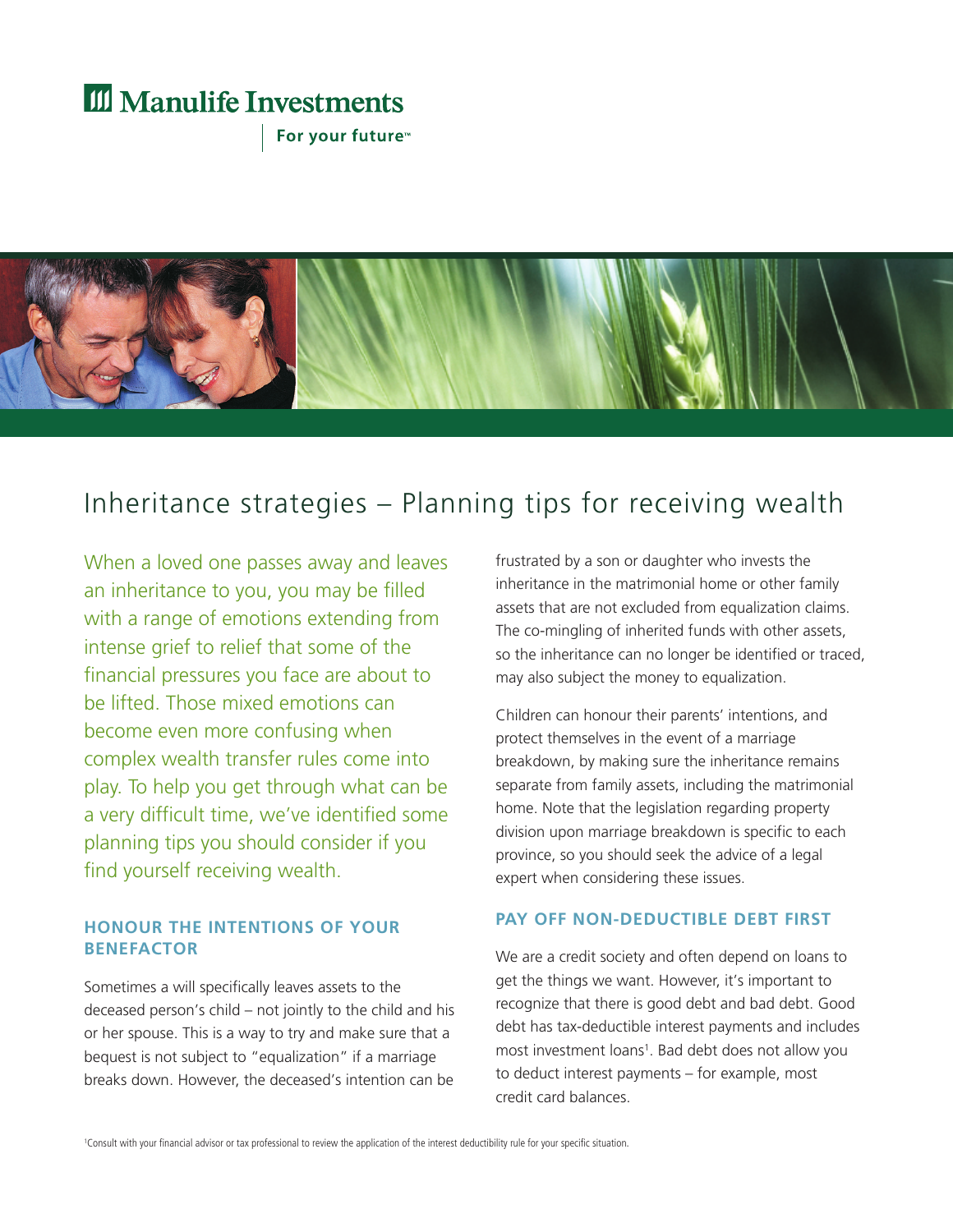If you decide to use inherited money to lower your debt load, the best strategy is to eliminate bad debt first. After all your non-deductible debt has been paid off, you may consider paying off deductible debt, making an RRSP contribution (assuming that you have RRSP contribution room available), or using the funds for another purpose. This type of simple tax planning can provide significant tax savings.

### **PREVENT FAMILY DISPUTES WITH EARLY COMMUNICATION**

Unfortunately, many people focus exclusively on minimizing taxes when they are developing an estate plan and forget or overlook the value of preventing family disputes before they start. Too often, the courts are used to settle estate disagreements. These lawsuits can be vicious, tearing families apart and depleting the value of the estate.

It's a mistake to assume that heirs will understand and respect the wishes of a will especially when the manner in which the estate is divided comes as a complete surprise. Estates with unequal divisions are particularly susceptible to disagreements and litigation. Early communication is the solution, and children should be proactive and encourage their parents to both explain the reasons for their decisions to everyone involved and properly document their intentions. Discussing inheritance arrangements well in advance provides an opportunity to address complaints and answer questions in a much more comfortable and less costly environment than a court of law. It might be an uncomfortable topic of conversation, but talking things through now can reduce (though perhaps not eliminate) conflict after a parent passes away.

#### **PROTECT YOUR DISABILITY BENEFITS**

For people with disabilities, receiving an inheritance can be a mixed blessing. Expenses are often high and the money is very much needed and appreciated. However, an inheritance may disqualify a person with a disability from receiving disability benefits.

Each province administers a disability benefit program, and while they are not identical, many of them are very similar. Disability benefits are generally income and asset tested, so people with disabilities will only be entitled to benefits if their assets and/or income are below certain thresholds – and the thresholds are usually very low. Ontario, for example, allows a single individual without dependants to hold up to a maximum of \$5,000 in assets and to earn up to \$5,000 in income per year before it cuts off or reduces disability benefits. 2

Receiving even a relatively small inheritance could, therefore, make a person with a disability ineligible for benefits. However, some provinces (Ontario and Manitoba, for example) allow an inheritance of up to \$100,000 to be placed in a trust (or, in Ontario, in certain insurance investments such as segregated funds and insurance GICs) so the funds qualify as "exempt assets." Exempt assets are excluded from the asset test, so the individual's disability benefits can be preserved. These rules may not be effective in other provinces, so talk to your local disability benefit administrator before attempting to use this strategy.

### **CONFIRM THAT YOUR PARENTS HAVE A WILL**

If you have ever received money from the estate of someone who died without a will, you have first-hand knowledge of the confusion that dying "intestate" can generate. The estates of people who die without a will are subject to provincial intestacy rules. These rules determine how assets are distributed, and this can lead to undesirable results. For example, assets may be transferred to an estranged spouse following a separation. Or they may be allocated to minor children, resulting in the funds being tied up until those children reach the age of majority. The bottom line is, if your parents – or you, for that matter – don't have a will, there's no better time than the present to create one.